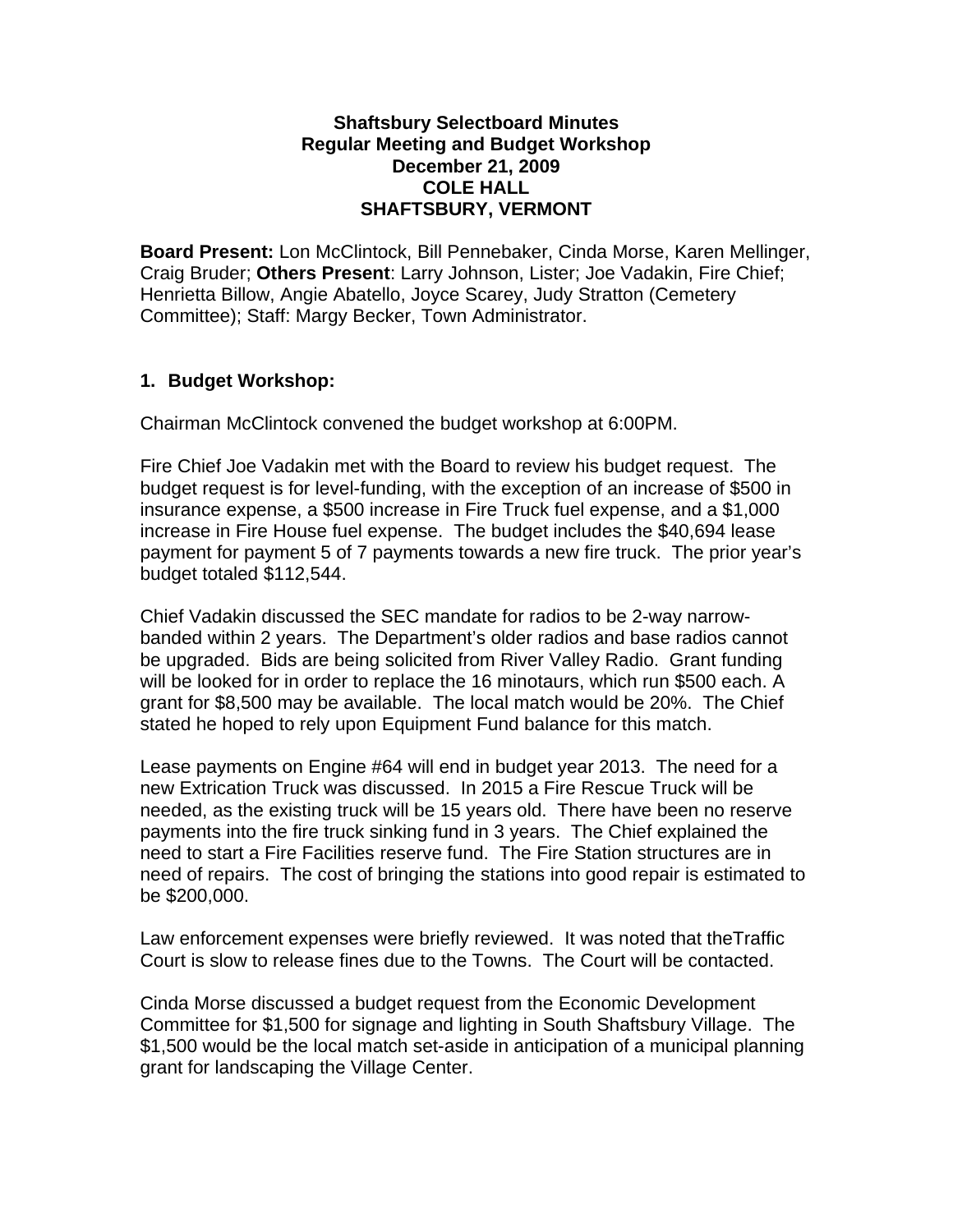Ms. Morse said the Committee is working on recreational trail development. There is an \$1,800 balance in funds remaining that are restricted to South Shaftsbury Village economic development work. The funds are left over from a prior grant received for the sewer study.

Chairman McClintock stated he would like to see a proposal for the municipal planning grant request. Ms. Morse said the Economic Development Committee would like to pursue Village Center Designation. Chairman McClintock stated he felt other priorities, inclusive of infrastructure, should have higher priorities.

## 2. **Regular Meeting: Call to order:**

Chairman McClintock called the Board's Regular Meeting to order at 7:00PM.

### **3. Announcements:**

Bill Pennebaker said he had received a letter from Adam Bow regarding website development. He will volunteer to assist the Town with its website development in return for credit. He will be using open-source software.

### **4. Conflict of Interest Statement:**

Chairman McClintock asked if any board member had a conflict of interest with any topic on the agenda. No one did.

### 5. **Cemetery Committee:**

Henri Billow, Joyce Scarey, Angie Abatello, and Judy Stratton joined the Selectboard. Discussions encompassed lot sales, fees, perpetual care funds, and the objective of the cemetery trusts. Chairman McClintock raised the issue of whether or not purchase of additional cemetery land is needed. He stated support for the price of a lot at \$500 and encouraged the Committee to adjust fees now. It has been 10 years since fees have been adjusted.

Cinda Morse asked the question "What happens if the Town runs out of land for cemetery lots. Chairman McClintock stated there was not statutory requirement for the Town to provide burial space.

After further discussions of fees, it was agreed that the new fee schedule will be as follows:

| Recording fee             | \$25.00                   |
|---------------------------|---------------------------|
| Lot fee                   | \$500.00                  |
| Corner marker fee         | \$120.00                  |
| Administrative burial fee | $$100.00$ (was $$70.00$ ) |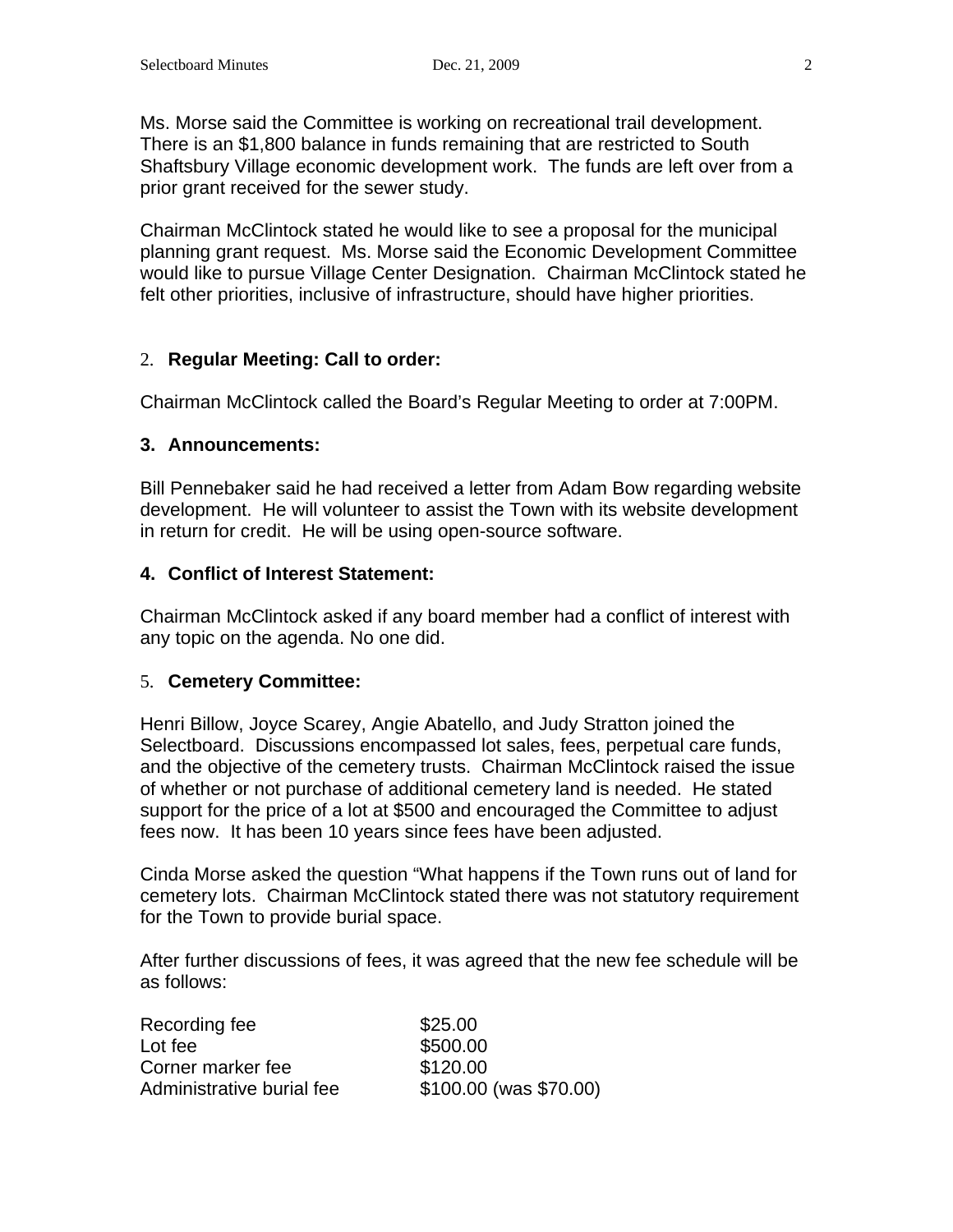Cemetery Committee members expressed their preference to have Funeral Homes continue to contract for grave openings. The Committee further recommended that this aspect of burials remain separate from the Superintendent's job. The Superintendent should oversee the setting of corner markers. Chairman McClintock said he would prefer to have the Superintendent take on more responsibility regarding laying out lots.

### **Karen Mellinger then made the motion to approve the new fee schedule as agreed upon, inclusive of a 50/50 contribution of fees towards perpetual care and maintenance – effective January 1, 2010. The motion was seconded and carried unanimously.**

It was then agreed that the Town's interim policy regarding corner markers would remain in effect. Bill Pennebaker inquired how the Town planned to bring burial records into conformance? Chairman McClintock stated area funeral homes have been contacted for replacement burial certificates.

It was agreed that the Superintendent's job description and Committee charge would be discussed again on January  $5<sup>th</sup>$ .

## **6. Modified Accrual Accounting:**

The need for certain changes to be made in the way expenses are posted to accounts was noted. This includes posting of grant income and expenses to the general fund commencing July 1 for fiscal year 2011.

## **7. Planning Commissioner Resignation**

**Craig Bruder made the motion to accept, with great regret, the resignation of Bob Carter from the Planning Commission. Bill Pennebaker seconded. The motion carried unanimously.** 

### **8. Liquor Licenses**

**Bill Pennebaker made the motion to approve the 2nd class liquor license for Paulin. Craig Bruder seconded. The motion carried.**

**Bill Pennebaker made the motion to approve the 1st class liquor license for Thyme Tables. Karen Mellinger seconded. The motion carried.**

### **9. Ellis Speath Engineers – Estimate for Culvert Design**

Discussions resumed concerning a \$1,900 estimate by Ellis Speath Engineers to provide stormwater engineering services for the purpose of sizing a replacement culvert for the intersection of Daniels Road and Glastenview. After some debate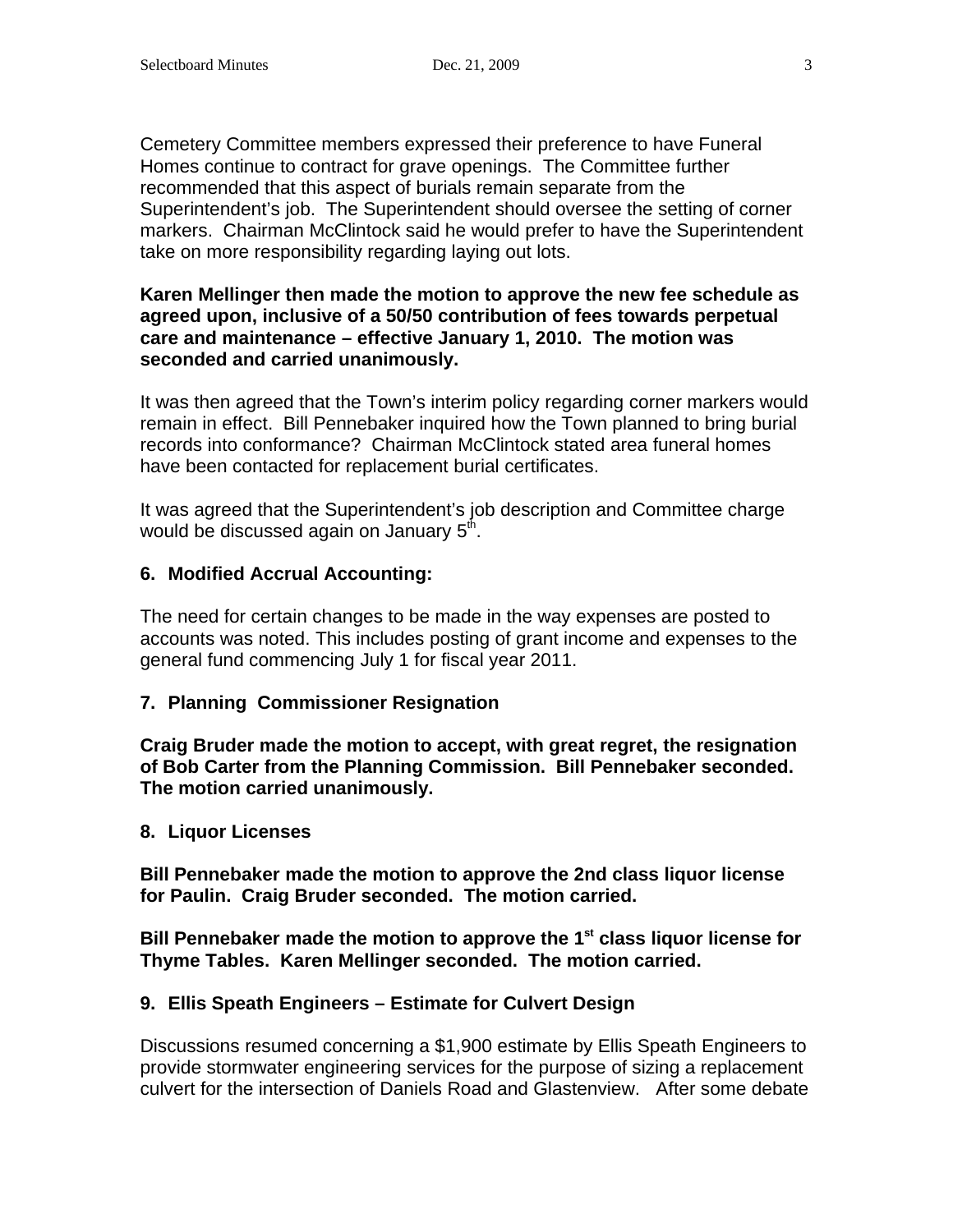**Cinda Morse made the motion , seconded by Lon McClintock, to accept the Lump Sum \$1,900 estimate from Ellis Speath. The motion failed 2-3, with \_\_\_\_\_\_\_\_\_ and \_\_\_\_\_\_ voting in favor.**

#### **10.Bond Anticipation Note:**

Henri Billiow requested the Board approve renewal of the Bond Anticipation Note for the water project at an interest rate of 2%. The note will expire February 22, 2010. Karen Mellinger noted that water project expenses are in the process of being reimbursed by the State of Vermont.

### **Karen Mellinger then made the motion to approve renewal of the Bond Anticipation Note. The motion was seconded and carried unanimously.**

#### 11. **Warrants:**

Warrant for Community Appropriations in the amount of \$51,814.

#### **Cinda Morse made the motion to approve the warrant for Community Appropriations. Karen Mellinger seconded. The motion carried unanimously.**

Payroll Warrant #25 in the amount of \$10,775.94.

#### **Karen Mellinger made the motion to approve payroll warrant #25. Bill Pennebaker seconded. The motion carried 5-0 in favor.**

Transfer Reserve Warrant in the amount of \$69,500, to set aside voted appropriations into the following reserve funds: the audit reserve fund (\$3,000), Cole Hall reserve fund (\$10,000), Fire Warden Truck reserve fund (\$4,000), Shaftsbury Town Garage reserve fund (\$7,500), Grader reserve fund (\$10,000), Paving reserve fund (\$10,000), reappraisal fund (\$15,000), and sidewalk reserve fund (\$10,000).

#### **Karen Mellinger made the motion to approve the Transfer Reserve Warrant as presented. Bill Pennebaker seconded. The motion carried.**

Retirement Warrant #21 in the amount of \$342.91.

#### **Cinda Morse made the motion to approve Retirement warrant #21. Craig Bruder seconded. The motion carried.**

Check Warrant #22 in the amount of \$19,817.11.

**Cinda Morse made the motion to approve Check Warrant #22. Karen Mellinger seconded. The motion carried.**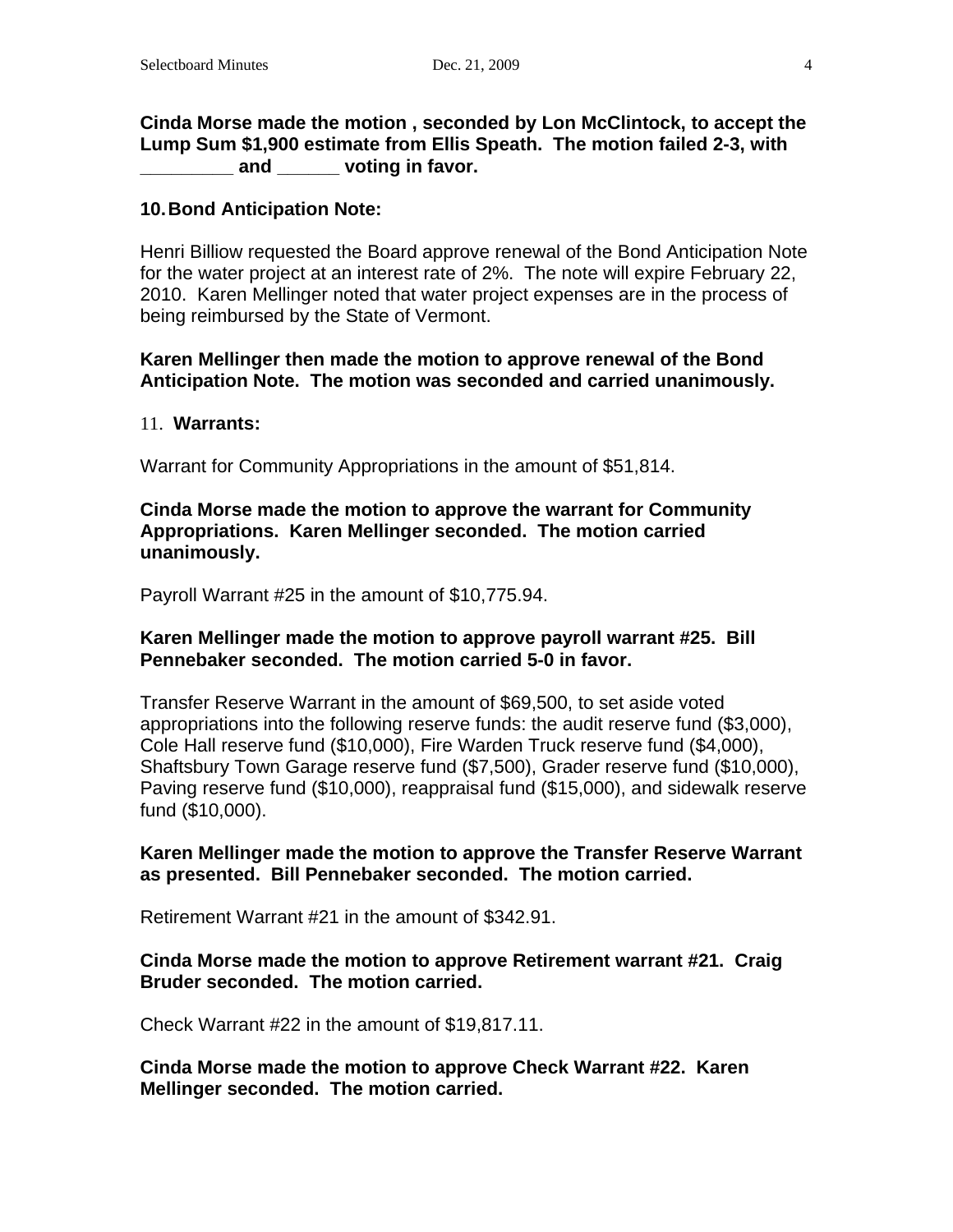## **12.Other business:**

**Deer Run Acceptance:** Is still pending. Chairman McClintock stated Ray Bolton, Chris Denio's attorney, is awaiting the survey plat.

**Highway Access Ordinance:** Bill Pennebaker said that Rex Burke's letter has been forwarded to the Planning Commission.

**Junkyard regulations:** Chairman McClintock informed the Board of new junkyard regulations that require certificates be issued to junkyards from Towns and the State. The legislation provides the Towns more flexibility to regulate junkyards. Rob Woolmington is looking into the impact of this legislation with regards to the Brownell case.

**Law Enforcement training – Constables:** Chairman McClintock noted the Constables are requesting \$1,500 for training for part-time law enforcement certification. He questioned whether the Constables should have a more expanded role or whether the Town should limit their role. There is no plan in place to keep the Constables safe. Karen Mellinger noted the willingness of the State Police and Sheriff to cooperate with whatever decision the Town made concerning its Constables. Cinda Morse pointed out decreased funding for the State Police imposed a greater burden on the municipalities. But taking on law enforcement activities poses a risk to the Constables, she said. Chairman McClintock said the Constables would need more equipment and radios. Bill Pennebaker pointed out that training for law enforcement would be ongoing, whereas Shaftsbury's Constables are elected once a year. He inquired whether the Town should pay for additional hours from the Sheriff's office. The Board agreed to table discussions until later in January.

## 13. **Minutes of December 7th, 2009**

Bill Pennebaker noted the minutes of December  $7<sup>th</sup>$  needed a correction to Item 3 under "Warrants". The amount of revised warrant \_\_\_ does not agree with the tally of voided checks.

**Karen Mellinger made the motion to approve the minutes of December 7th with the correction noted. Craig Bruder seconded. The motion carried.**

### **14. Executive Session – Personnel:**

**Chairman McClintock made the motion to enter Executive Session to discuss a personnel matter. Bill Pennebaker seconded. The motion carried.**

**The Board exited Executive Session at 9:20PM.**